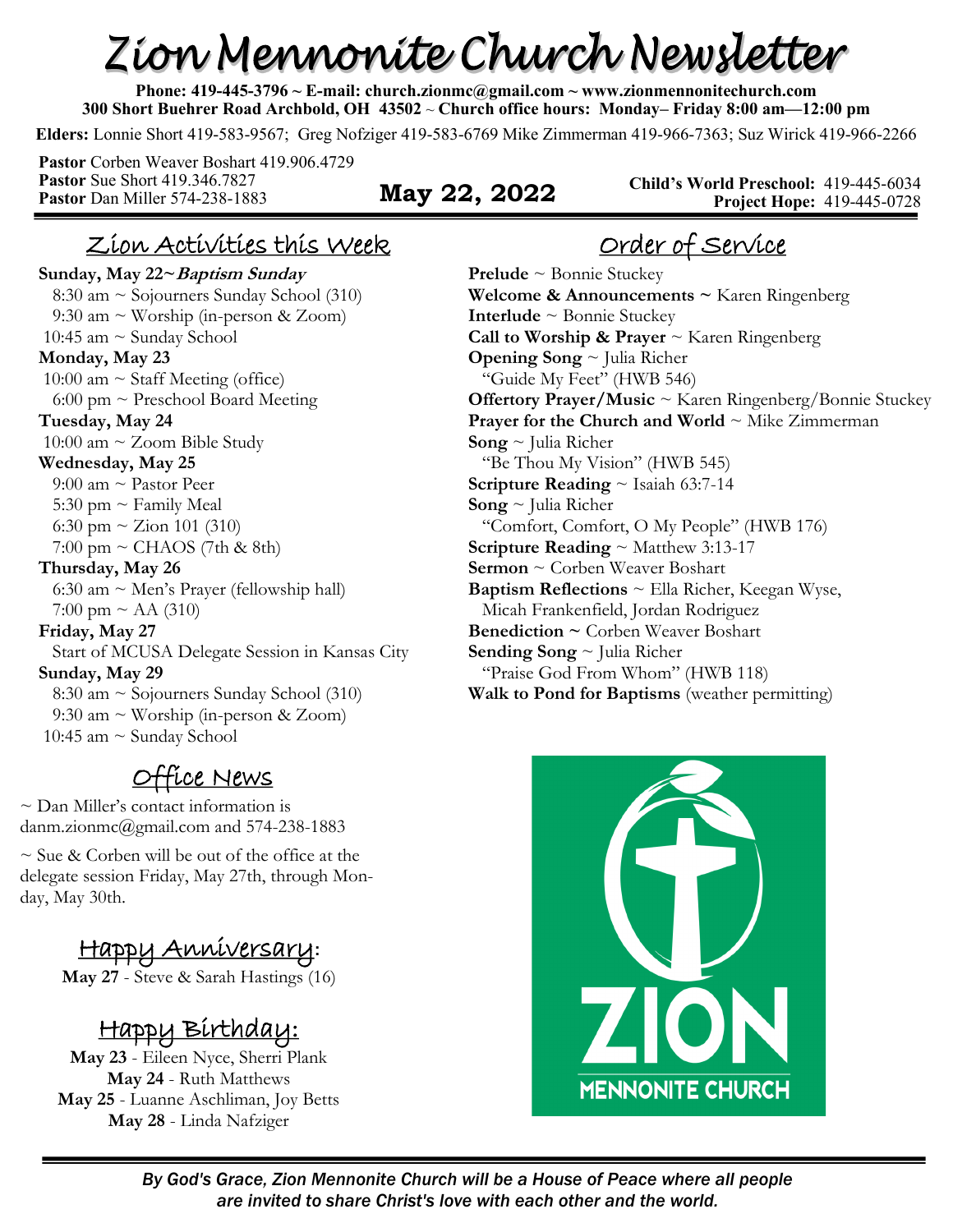#### **Upcoming Events**

**Sunday, May 22nd** - Celebrating the baptisms of Ella Richer, Keegan Wyse, Micah Frankenfield, and Jordan Rodriguez.

**Friday, May 27th– Monday, May 30th** - MCUSA Special Delegate Session in Kansas City.

**Sunday, June 5th** - Celebrating Sue's ordination: shortened Sunday school time and a provided luncheon following.

#### **Donuts with Dan Update**

48 people have participated so far in the six groups of Donuts with Dan held this week – mostly older folks. If you haven't signed up yet take a look at sign-up sheets in the fellowship hall. So far, there have not been many families, youth, or new people. If the posted schedule of meetings does not work, let's talk about better possibilities! YOU ARE WANTED!

In the meantime, here are a few reflections:

- **·** About 25% of participants report being raised at Zion, leaving 75% that came from outside.
- **·** There has been strong affirmation for the variety of music at Zion and the variety of people up front.
- **·** People enjoy the energy in the fellowship hall after worship.

 $\sim$  Dan Miller

#### **Donuts With Dan**

One way that we would like to welcome pastor Dan is to give him a chance to get to know us here at Zion. Dan says that having conversations helps him to put faces with names. Not the social kind, where we say, "Hi. I'm Dan. Nice to meet you. See you next week." So we'd like to try meeting with groups of up to eight people at a time. Dan would like to include children and teenagers and adults of all ages. We can call it **Donuts with Dan.** (No guarantees about what food will be available – one of the first things you'll learn about Dan is that he's gluten-free so there may not actually be donuts there… but maybe something better!)

The conversation can move wherever you want to go, and if we need ideas, Dan has some questions to bring:

- What drew you to Zion Mennonite Church? Why have you stayed?
- Is there a gift you received out of the conflict resolution work several years ago?
- If you had a magic wand you could wave over Zion and initiate one change, what change would that be?

Groups begin May 15.

- Sign up on sheets in the fellowship hall on a table across from the coffee bar. (available times below)
- If you aren't able to sign up today, please call Bethany in the office to find a time that suits you.
- As much as possible sign up for a time with people outside your usual group
- Use one line on the sign-ups for each member of the household, including children.
- Groups will meet in the MYF room.

This is a good opportunity for us to welcome Dan to Zion and we would love for everyone to sign up! Thank you so much!

Sunday May 22 - 3:00 & 5:00 **(3pm group full)** Monday May 23 - 4:00 & 7:00 Wednesday May 25 - 7:00 Thursday May 26 - 10:00, 2:00 & 7:00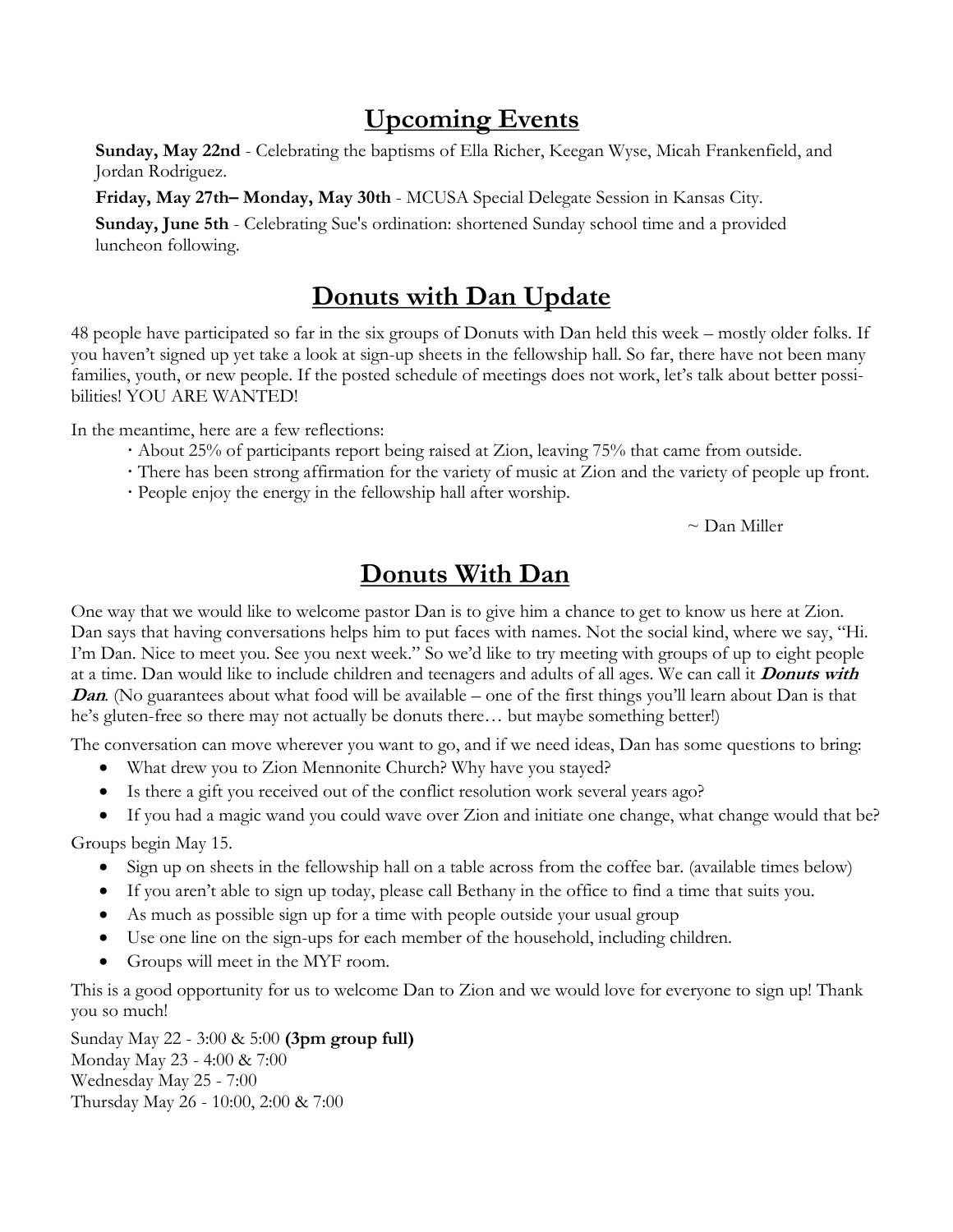#### **Missions & Service Team (MiST)**

I'd like to add a plea from MiST to anyone/any group (SS, family group, friend group, etc) to consider making a **community meal** some time during the summer or fall. Again, St John's will provide the labor for setting up, serving and cleaning up. They would appreciate relief from making the meal once in awhile! We only have to transport it (and MiST can help find help for that, if that's a barrier for you!). Thanks, and you can contact Lori [419.966.0275] for MiST.

MiST will be contacting those interested in bringing/sponsoring immigrants very soon to move forward on this. The San Antonio Mennonite Church has quite a few families/folks ready to move to a job and community. If you didn't sign up to participate and would like to do so, please add your name to the list by contacting Bethany in the office OR Lori Bontrager/Ilse Goertz/Duane Wyse/Frank and Cara Ulrich/ LouAnn Kanagy. Thanks! We'll be meeting via zoom soon.

#### **New Announcements**

**Family Meal**: Wednesday the 25th at 5:30 we will be having a Family Meal. Come enjoy a meal of homemade subs and fellowship around the table. This will be the last Family Meal until Fall.

**FISH Pantry:** June is Zion's month to bring in food to stock the FISH food pantry's shelves! See the back of todays order of service for a list of needs, or pick up a half sheet from the table outside the office. Food items can be left on the same table. Monetary donations can be left in the office or through the offering, just mark so on your envelope. Zion will be collecting items through the month of June.

**Zion 101**: Recognizing that we have a number of new persons who have been participating in the life of our congregation, the pastors have been talking about offering a one session class that would serve as an orientation or introduction to Zion. Since Corben's last Sunday with us has moved up a few weeks, we'd like to do this sooner rather than later. While the class is geared toward those who are new to Zion, anyone else from the congregation who is interested is also welcome. Identical sessions of Zion 101 will be offered on two different dates: Wednesday, May 25th @ 6:30pm in room 310 (following the Family Meal), OR Sunday, June 12th in the MYF room during the Sunday School hour. Contact Corben or Sue if you have any questions.

**A Call to Prayer**: Ohio Conference is inviting congregations to pray, beginning today and continuing on through next week, for our Conference, for credentialed ministry leaders, for Ohio Conference delegates, and for all MC USA delegates. The Conference also invites those who are physically able to consider a time of fasting during next week as they pray. MC USA created a prayer guide with scripture and reflections for each day next week. Click this link to access the resource: [https://www.mennoniteusa.org/wp-content/](https://www.mennoniteusa.org/wp-content/uploads/2022/05/Delegate-Assembly-Prayer-Guide.pdf) [uploads/2022/05/Delegate-Assembly-Prayer-Guide.pdf](https://www.mennoniteusa.org/wp-content/uploads/2022/05/Delegate-Assembly-Prayer-Guide.pdf)

**MCC in need of material resources:** MCC is resuming shipments of material resources to Ukraine. Five containers of emergency supplies are being shipped to Ukraine in the next few months with more planned for later in the year. With this increase in demand for supplies for Ukraine and other countries around the world, MCC's inventory of material resources is getting low. **We need comforters and relief, hygiene, school, dignity, infant care and sewing kits, as well as soap and towels.** Your donations will provide relief and a tangible sign of hope to people in Ukraine and other difficult situations around the world. Go to [mcc.org/kits](https://mcc.org/get-involved/kits) for information on needed supplies and drop-off locations.